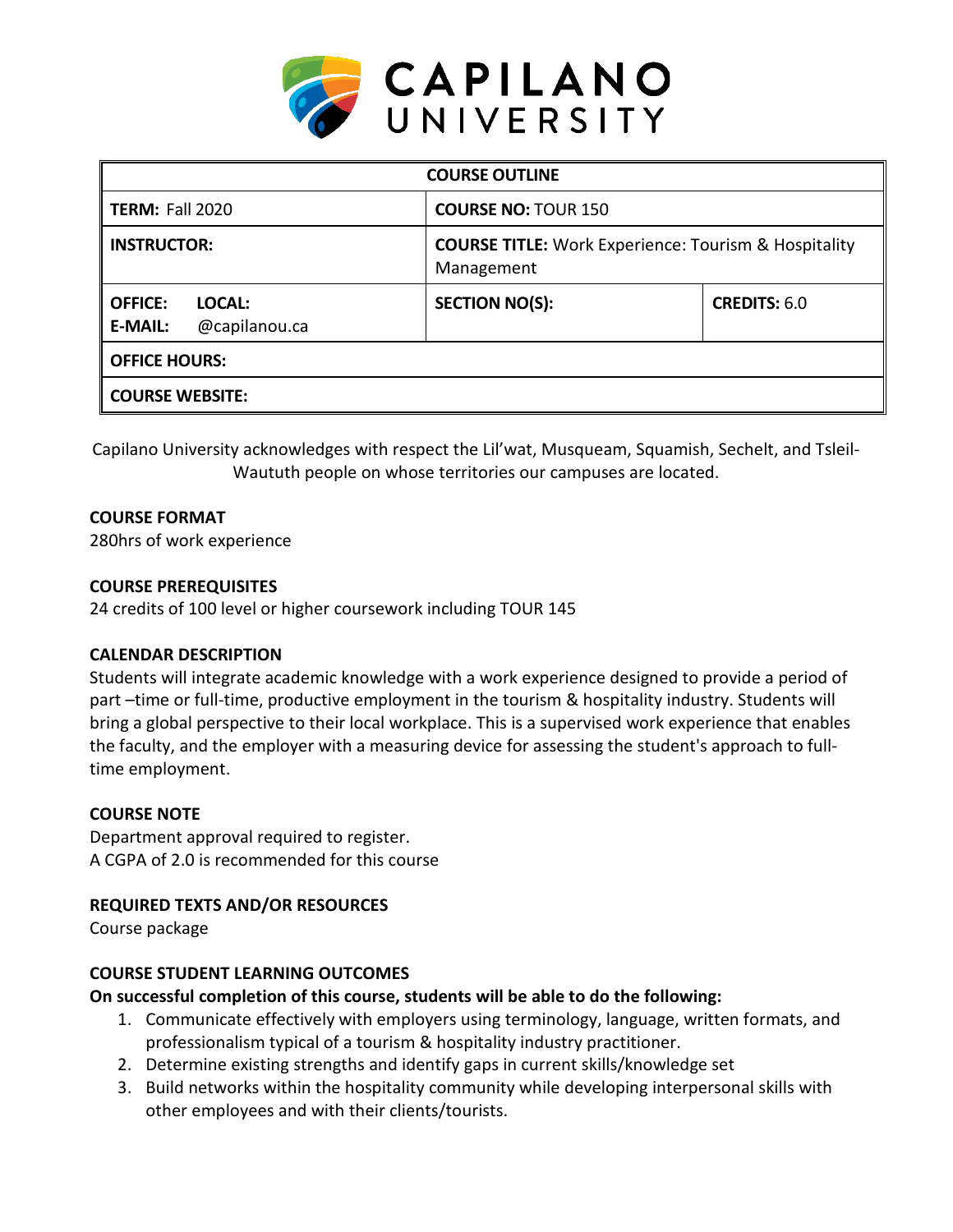- 4. Effectively and professionally interact in the workplace with colleagues while meeting the needs and expectations of the employer and organization.
- 5. Identify and explain the position of the employer organization in both the local and global tourism marketplace.

## **COURSE CONTENT**

| <b>Week/Date</b>   | Topic(s)                                                                                                                    | <b>Required Readings/</b><br><b>Activities</b>                                                                                                                                  |
|--------------------|-----------------------------------------------------------------------------------------------------------------------------|---------------------------------------------------------------------------------------------------------------------------------------------------------------------------------|
| Work<br>Experience | Students will work part-time or full-time with<br>a tourism/hospitality business/organization<br>for their work experience. | scheduled meetings with work<br>experience employer and faculty<br>supervisor during the work<br>experience.<br><b>Work Experience Report</b><br><b>Work Experience Debrief</b> |

#### **EVALUATION PROFILE**

#### **Assessment**

Work experience job description and student-employer work experience agreement meet the program criteria and are on file before the work experience begins.

Five written work experience objectives

Written report of the work experience which meets the departmental grading profile equivalent to a 'C' grade (63-66%) or higher.

Presentation of work experience learning at a mandatory student debrief workshop

Satisfactory evaluation rating on the *Employer Evaluation of the Work Experience Student.*

Completion of 280-work hours as reported by the employer through the *Employer Evaluation of the Work Experience Student*

#### **GRADING PROFILE**

| Credit    | All aspects of the work experience and assessed work are completed on time and to a |
|-----------|-------------------------------------------------------------------------------------|
|           | satisfactory or higher standard.                                                    |
| No Credit | Aspects of the work experience are not satisfactory or are not completed or         |
|           | submitted within the required timeframe or date.                                    |

The Work Experience Instructor determines if the components of the work experience have been fulfilled and will assign a grade of credit to indicate successful completion of the work experience, according to the assessment criteria indicated above.

#### **Incomplete Grades**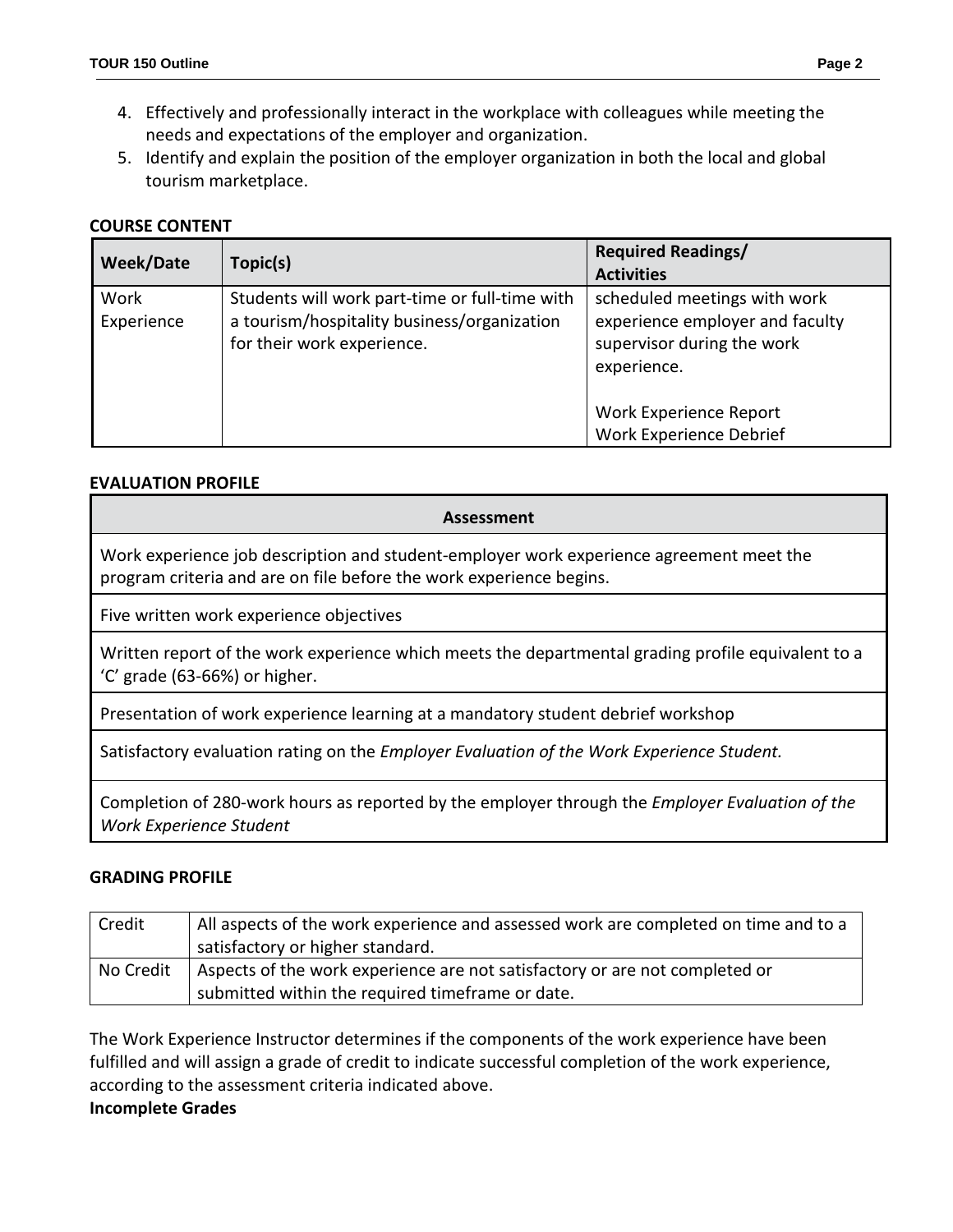Grades of Incomplete "I" are assigned only in exceptional circumstances when a student requests extra time to complete their coursework. Such agreements are made only at the request of the student, who is responsible to determine from the instructor the outstanding requirements of the course.

## **Late Assignments**

Assignments are due on the due date listed unless otherwise noted in the course syllabus. If you anticipate handing in an assignment late, please consult with your instructor beforehand. See course syllabus for penalties associated with late assignments.

## **Missed Exams/Quizzes/Labs etc.**

Make-up exams, quizzes and/or tests are given at the discretion of the instructor. They are generally given only in medical emergencies or severe personal crises. Some missed labs or other activities may not be able to be accommodated. Rescheduling will not be allowed for reasons such as holidays or work conflict, nor shall re-scheduling be possible after exams have been graded and returned. Please consult with your instructor. Final exams are to be written on the date and time scheduled

## **Attendance**

Students are expected to attend all classes and associated activities. In the event of an emergency/unforeseen circumstances the student must notify the instructor by email. See course syllabus for penalties associated with missed attendance.

[https://www.capilanou.ca/media/capilanouca/about-capu/governance/policies-amp](https://www.capilanou.ca/media/capilanouca/about-capu/governance/policies-amp-procedures/senate-policies-amp-procedures/S1990-01-Attendance.pdf)[procedures/senate-policies-amp-procedures/S1990-01-Attendance.pdf](https://www.capilanou.ca/media/capilanouca/about-capu/governance/policies-amp-procedures/senate-policies-amp-procedures/S1990-01-Attendance.pdf)

# **English Usage**

Students are expected to proofread all written work for any grammatical, spelling and stylistic errors. Instructors may deduct marks for incorrect grammar and spelling in written assignments, up to a maximum of 15% of the total mark for that assignment.

Students are encouraged to utilize the resources available via the Learning Commons located on the main floor of the Library Building (Writing Center, English Language Support, Math Learning Center) *<https://www.capilanou.ca/student-life/academic-support/learning-commons/>*

## **Electronic Devices**

Students may use electronic devices during class for note-taking only unless otherwise indicated by the instructor in the course syllabus or course eLearn site.

## **On-line Communication**

Outside of the classroom, instructors will (if necessary) communicate with students using either their official Capilano University email or eLearn; please check both regularly. Official communication between Capilano University and students is delivered to students' Capilano University email addresses only.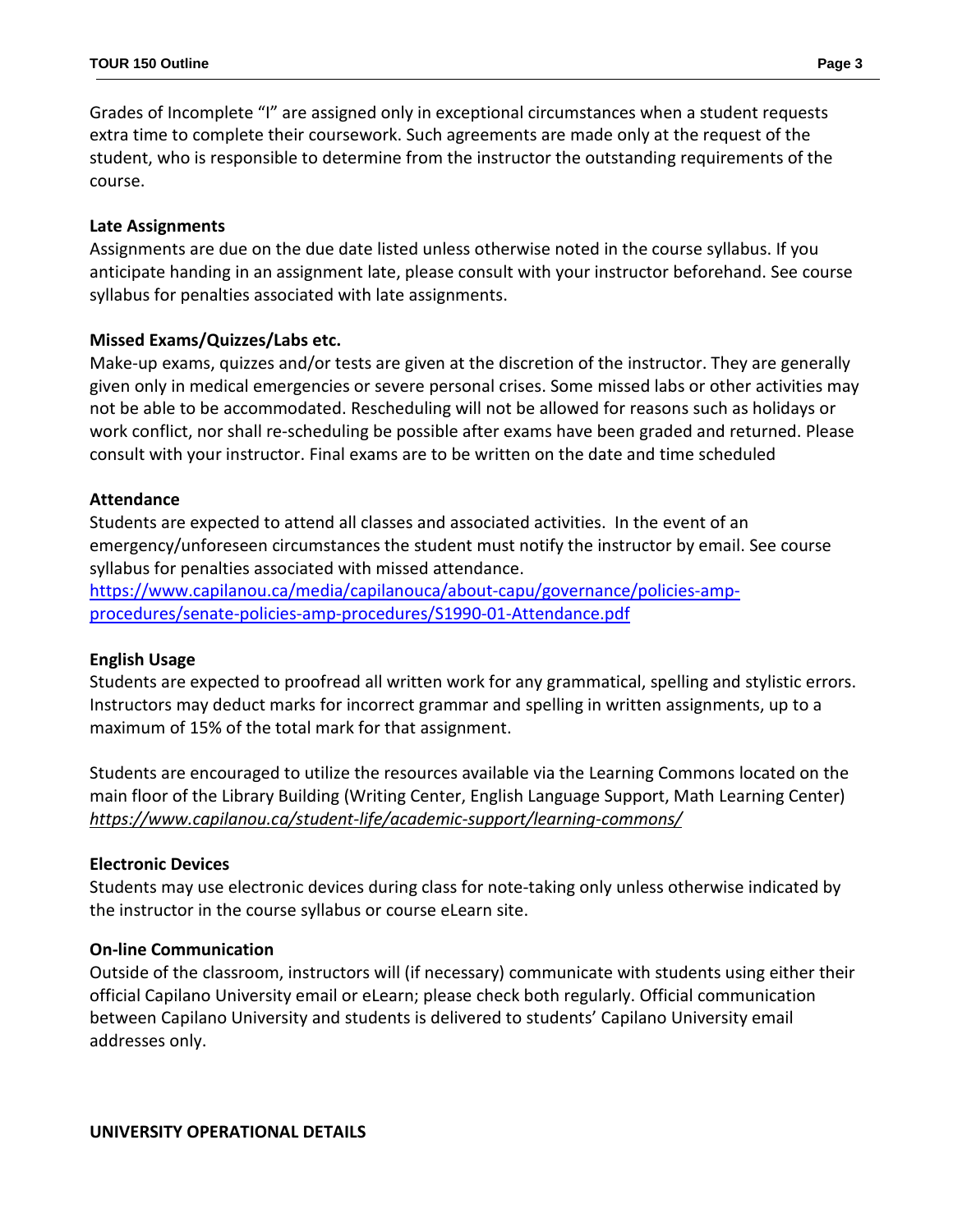#### **Tools for Success**

Many services are available to support student success for Capilano University students. A central navigation point for all services can be found at:<https://www.capilanou.ca/student-life/>

## **Capilano University Security: download the [CapU Mobile Safety App](https://www.capilanou.ca/student-life/support--wellness/safety--security/capu-safe-app/)**

## **Policy Statement (S2009-06)**

Capilano University has policies on Academic Appeals (including appeal of final grade), Student Conduct, Academic Integrity, Academic Probation and other educational issues. These and other policies are available on the University website.

## **Academic Integrity (S2017-05)**

Any instance of academic dishonesty or breach of the standards of academic integrity is serious and students will be held accountable for their actions, whether acting alone or in a group. See policy and procedures S2017-05 Academic Integrity for more information: [https://www.capilanou.ca/about](https://www.capilanou.ca/about-capu/governance/policies/)[capu/governance/policies/](https://www.capilanou.ca/about-capu/governance/policies/)

Violations of academic integrity, including dishonesty in assignments, examinations, or other academic performances, are prohibited and will be handled in accordance with the Student Academic Integrity Procedures.

**Academic dishonesty** is any act that breaches one or more of the principles of academic integrity. Acts of academic dishonesty may include but are not limited to the following types:

**Cheating**: Using or providing unauthorized aids, assistance or materials while preparing or completing assessments, or when completing practical work (in clinical, practicum, or lab settings), including but not limited to the following:

- Copying or attempting to copy the work of another during an assessment;
- Communicating work to another student during an examination;
- Using unauthorized aids, notes, or electronic devices or means during an examination;
- Unauthorized possession of an assessment or answer key; and/or,
- Submitting of a substantially similar assessment by two or more students, except in the case where such submission is specifically authorized by the instructor.

**Fraud**: Creation or use of falsified documents.

**Misuse or misrepresentation of sources**: Presenting source material in such a way as to distort its original purpose or implication(s); misattributing words, ideas, etc. to someone other than the original source; misrepresenting or manipulating research findings or data; and/or suppressing aspects of findings or data in order to present conclusions in a light other than the research, taken as a whole, would support.